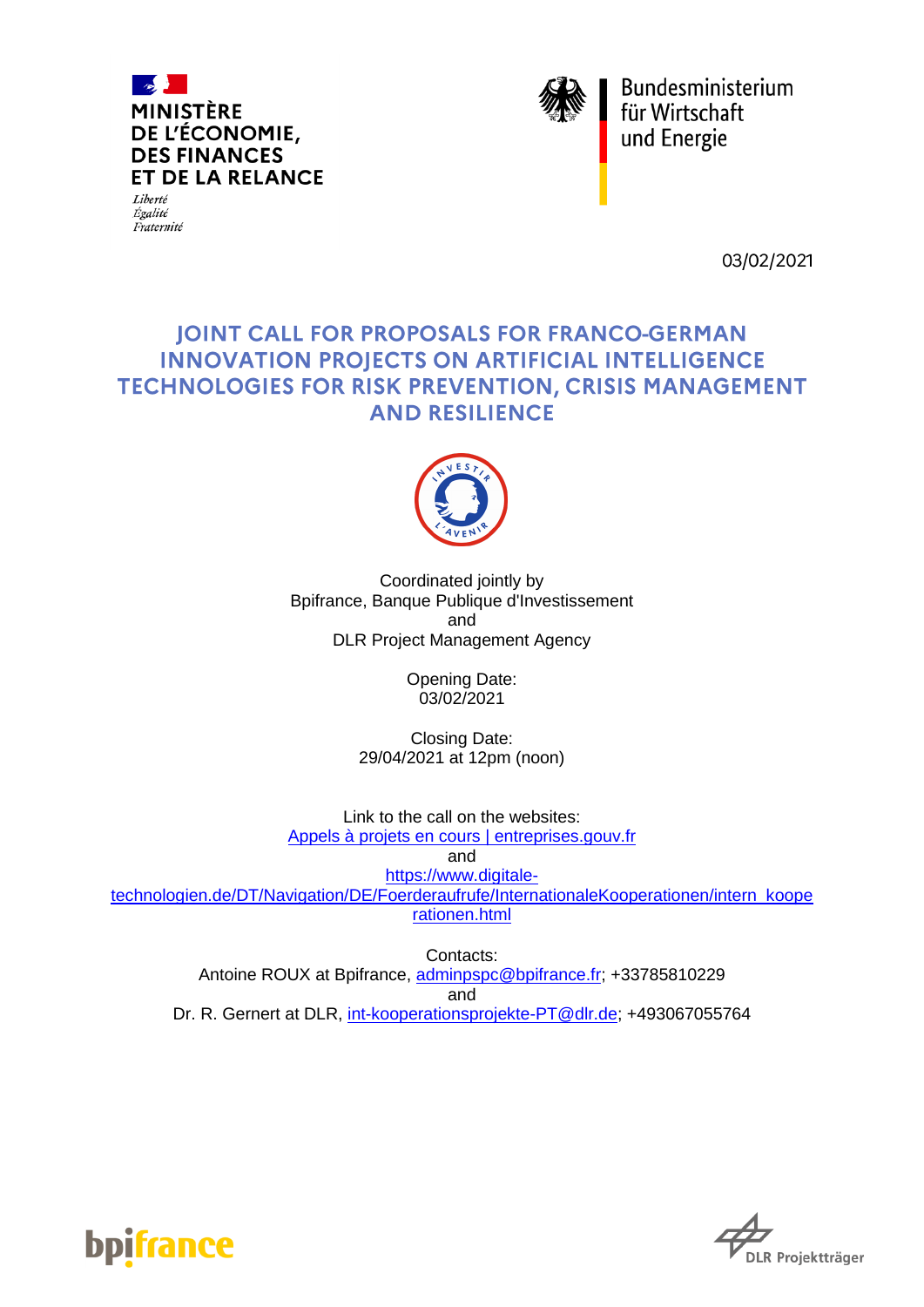## CONTEXT AND AIM

As laid down in the Treaty of Aachen and in the Roadmap for a Research and Innovation Network on Artificial Intelligence, France and Germany will strengthen their collaboration in the field of Artificial Intelligence (AI). This Franco-German applied research collaboration will make an impact on the objective of this roadmap to foster the creation of a common AI ecosystem. Both countries agree that they offer leading research in the field of AI and that they will deepen ties in existing structures deployed on the basis of their national AI strategies.

New challenges and opportunities for AI solutions are arising from the health and economic crisis the world is currently facing due to Covid-19. AI solutions can foster the development of new products and services which can be used for example to modernise healthcare, to secure logistics chains or to reinvent production systems in order to reinforce our economic sovereignty. The objective is to bring about new AI solutions to make our world more resilient to crises of all kinds (health, climate, etc.), which are likely to happen more frequently. The Paris Agreement sets out a global framework to avoid harmful climate change. Germany and France share these values. Germany and France also share common values regarding a responsible use of AI, aiming to build AI which respects human rights, and to build an economy that respects the environment. Data sovereignty is a very important issue. A well-balanced policy on the protection of personal data (GDPR) is needed to create an innovation-friendly economy. The GDPR is the regulatory basis for the sharing of data between France and Germany.

This joint call is directed towards applied Franco-German research and innovation projects on artificial intelligence technologies for risk prevention, crisis management and resilience. The call aims to explore how AI could help to create solutions that would detect and anticipate crises in the near future and minimise their impact by providing support with decision-making and automation. A new initiative for modelling and prediction tools and for automation in order to create a more resilient society is needed to help us tackle the challenges of crisis management. The main focus will be on economically and politically important areas of application such as health, commerce and sustainability. The knowledge gained from this collaboration and the resulting solutions should be transferable to different types of crisis. The call focuses on accelerating the transfer of technology from research to SMEs and into business models and products.

The objective is to bring about new cooperation projects, especially new projects involving cooperation between research and industry. The joint projects will aim at developing precompetitive products and services and will select subjects which entail technological barriers but offer great economic potential in both countries. Scientific findings should be transferable into the development of marketable high-tech technologies with a high degree of potential for practical applications.

## RESEARCH SCOPE

## **A Fields of application**

The selected fields of application, such as health, commerce and sustainability, are some of the areas most affected by the crisis. However, the results of the projects could also be relevant for other types of crisis, and further synergies with fields of application which have already been able to make successful use of AI could be of interest. Use cases for AI have to be developed.

1. Health issues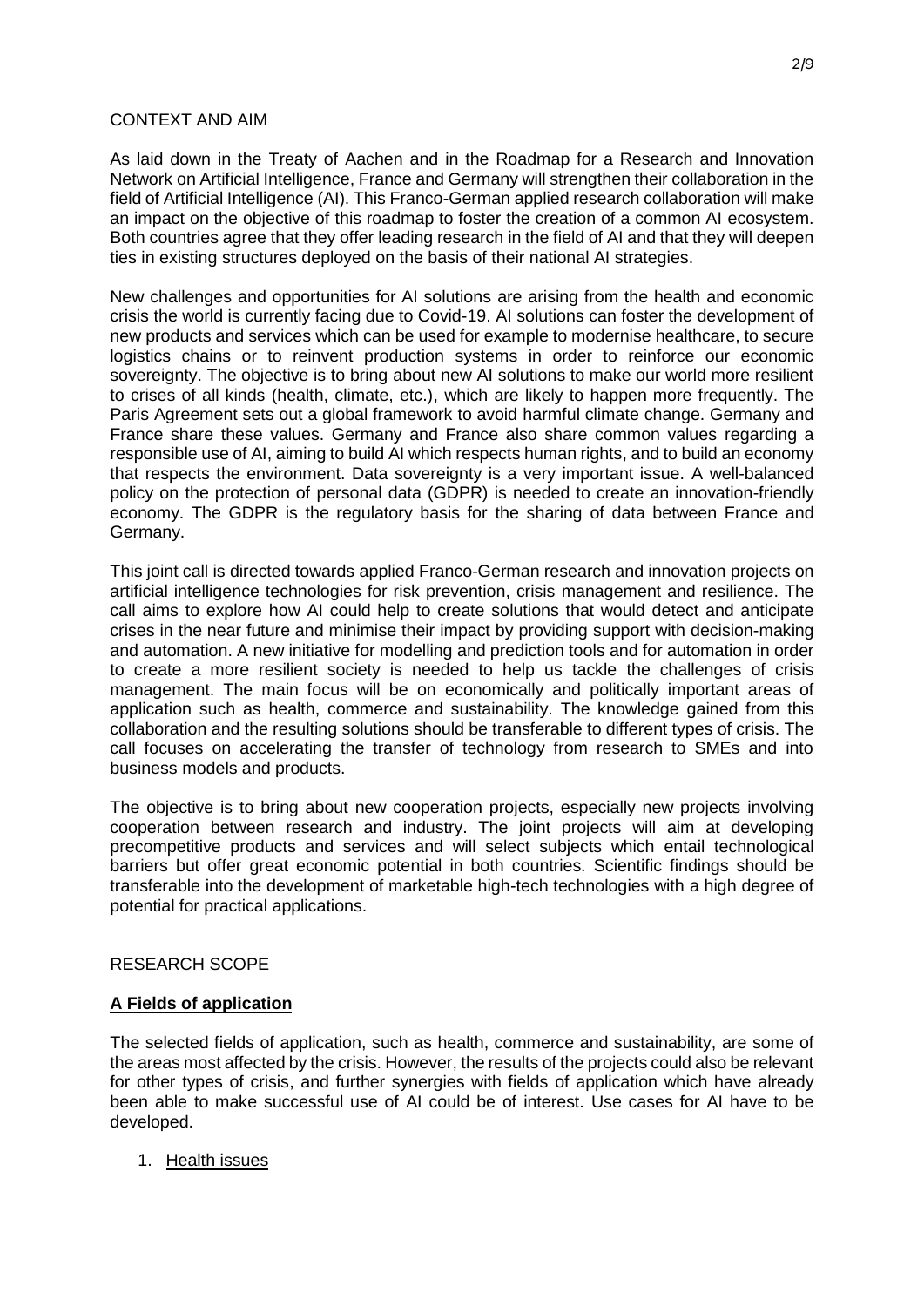Major health issues include early detection of epidemics, care of the population and crisis management.

Some questions are:

- How can AI methods be used for the early detection of epidemics?
- What possibilities does AI offer to effectively support health organisations like clinics, doctors' practices or health authorities during an epidemic?
- How can AI help, for example, with the swifter evaluation of scientific findings regarding medical procedures, or with the swifter development of necessary products like rapid tests, drugs or vaccines?
- What might be the impact of using AI in diagnostics and in the monitoring of patients at risk?

The following innovation topics in health applications are given as examples:

- Interoperability of different medical domains within a digital data production network, e.g. on the basis of biological data because they are well structured and intellectual property rights are clarified
- Supporting health organisations (management of services to organise healthcare in a hospital)
- Tracking the virus (following the epidemic within a structure)
- Virtual trials
- Simulating lockdown and unlocking strategies (transversal subject to socioeconomics)
- Designing the best physical distancing
- Digital models of patients
- Operating clinical trials using real-life data more speedily
- Building relevant and real-time indicators on health, commerce or social life, and organising the data
- Using standardised data, e.g. SNOMED CT, EHR or biological data as an opening strategy for connectivity to the European Union and the international level
	- 2. Economic issues

AI applied to the economy should enable economic sovereignty, improve economic impact assessment and help to secure value chains and logistics.

Some questions are:

- How can we assess crisis events threatening the existence of economic actors more effectively using AI methods?
- To what extent can AI solutions help to forecast favourable entry and exit timewindows for restrictive measures such as curfews and shutdowns, and to efficiently monitor their effectiveness?
- How can the economy ensure services, production and deliveries and maintain contact with customers even under crisis-related restrictions?
- Which AI-based applications can support companies in overcoming crisis-related restrictions?
- How can AI help to maintain value chains for as long and as flexibly as possible, or to accelerate the recovery time of operationally vital and production-critical resources or logistics chains when epidemics have ended?

The following innovation topics in economic applications are given as examples: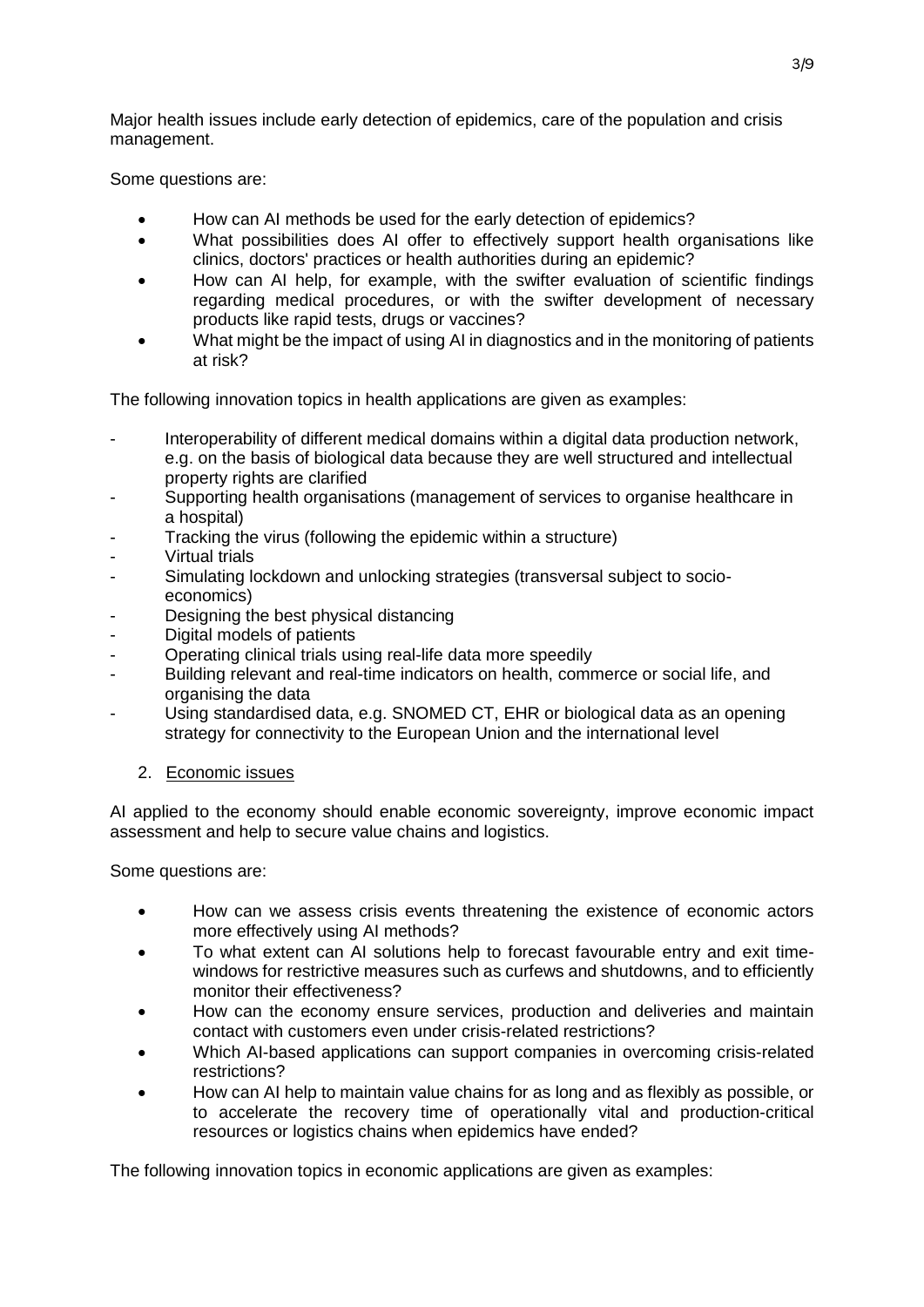- Measuring and understanding the impact of lockdown on the economy
- Linking social behavior to virus transmission
- Anticipatory resilience: identify disruptions before they become active in a production system / economy / society
- Reactive resilience: countermeasures to return to a preferred production state / economic state / societal state
- Defining and deploying a data and AI strategy in order to cover part of the value chain
- High level of production automation
- Flexibility with respect to switching to other kinds of productions
- Keeping distance by using robots in areas like health, production, logistics or mobility
- Maintaining contact with customers
	- 3. Sustainability issues

Fighting against climate change, protecting biodiversity, using fewer resources and producing less waste are measures that contribute to crisis prevention, but also to a society more resilient to future crises and to a more competitive economy.

Some questions are:

- How can AI technologies help industries to integrate a circular economy? To what extent can AI solutions contribute to a deeper knowledge of soils and a more rational use of resources and chemical inputs? How can AI be used to analyse satellite images in terms of forms of land use? How can data be collected along agriculture supply chains as input for AI?
- How can AI solutions facilitate the development of renewable energy through a better integration in the grid? How can AI and DLT be useful for integrating decentralised systems into the grid?
- What AI solutions can be used to make buildings more energy efficient? What is the impact of CO2 reduction potential in the residential building sector through building automation?
- How can AI help increase the life expectancy of products and reduce waste?

The following innovation topics in sustainability applications are given as examples:

- Energy prediction
- Energy-efficient retrofitting of buildings
- Land use and soil artificialisation
- Monitoring of anthropogenic CO2 emissions
- Improving the biodiversity footprint of sustainable energy
- Making it easier for active energy consumers to participate
- Contribution of building automation, energy management and AI systems to CO2 reduction goals
- AI based solutions for energy efficiency, mobility, sector coupling and integrated energy, operation and service

# **B Transversal issues**

The projects can integrate or have a major focus on transversal issues related to the development of AI solutions such as data or infrastructures. Specific transversal AI research is also possible. Nevertheless, an AI use case in the field of risk prevention, crisis management and resilience should be developed.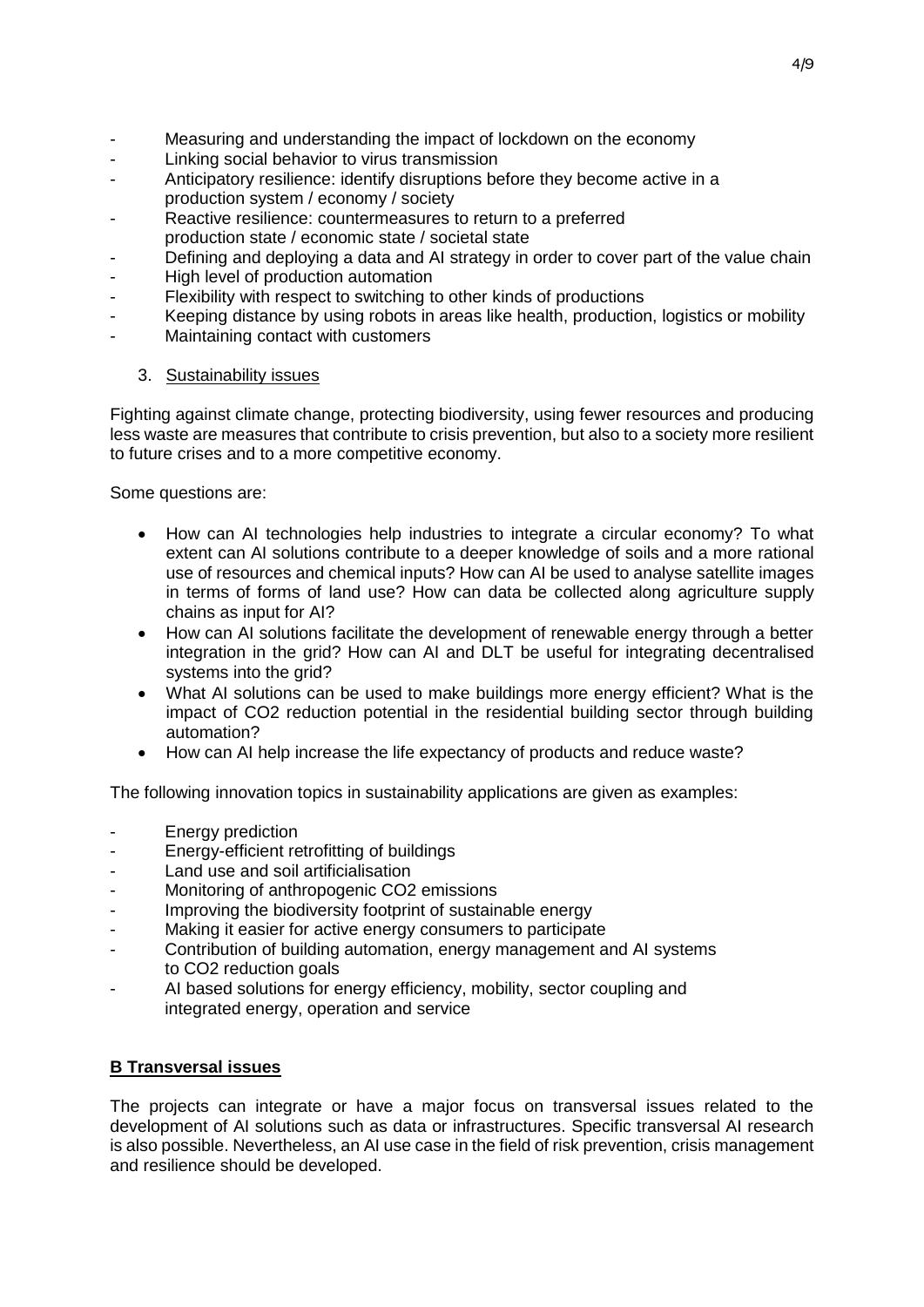Data

Sharing data is a major challenge. Investment in acute pandemic response must not lead to new data silos. The incentive to share data should be driven by the usefulness and the services produced with the data. Technical conditions for data sharing like certification, cybersecurity or location are of general interest. General digital technologies for AI are detection, decision, and automation. There could be synergies in data sharing, e.g. between clinics in France and Germany, and mutualisation of data.

AI does not replace the improvement of structured documentation, data quality, and semantic standardisation via international standards, e.g. for digital twins or on the basis of SNOMED CT, the Electronic Health Record (EHR), biological data or smart meters. There is a common interest in building European and international standards for data and metadata.

Infrastructure:

Another transversal issue is the development of sovereign infrastructures for AI and for data. Existing platforms form the basis and then they have to be scaled up, e.g. GAIA-X (German-initiated multi-cloud) and Aleia (French-initiated platform for AI as a service). A concrete initiative could be the next step towards achieving some synergies in this regard.

AI research:

Transversal AI research needs in particular:

- Easy to use, web-based, scalable AI platforms
- Explainable AI, trustworthy AI, interpretability
- Secure model execution on data
- Open-source repositories for ML models
- Early signals detection
- Collaborative decision making with real-time diagnosis
- Very agile mobilisation of existing data/modelling/identification, production of data/analysis to address problems, understanding and monitoring what is happening
- Elaboration of models for prediction, especially for establishing a resilient system

## **SUBMISSION**

The French and German partners will prepare a joint innovation project proposal written in English following the template provided on the Bpifrance and DLR call sites. The project must be submitted by a consortium composed of at least one eligible partner from each of the two countries, France and Germany. One partner of each country has to be defined as Leading Principal Investigator (LPI), who will be the contact point for the respective national funding agency. The project description should be no longer than 20 pages, plus an annex presenting the partners. The project description must be submitted identically to both national funding agencies. This description is the first stage of a two-stage competition.

The project description must include:

- Budget overview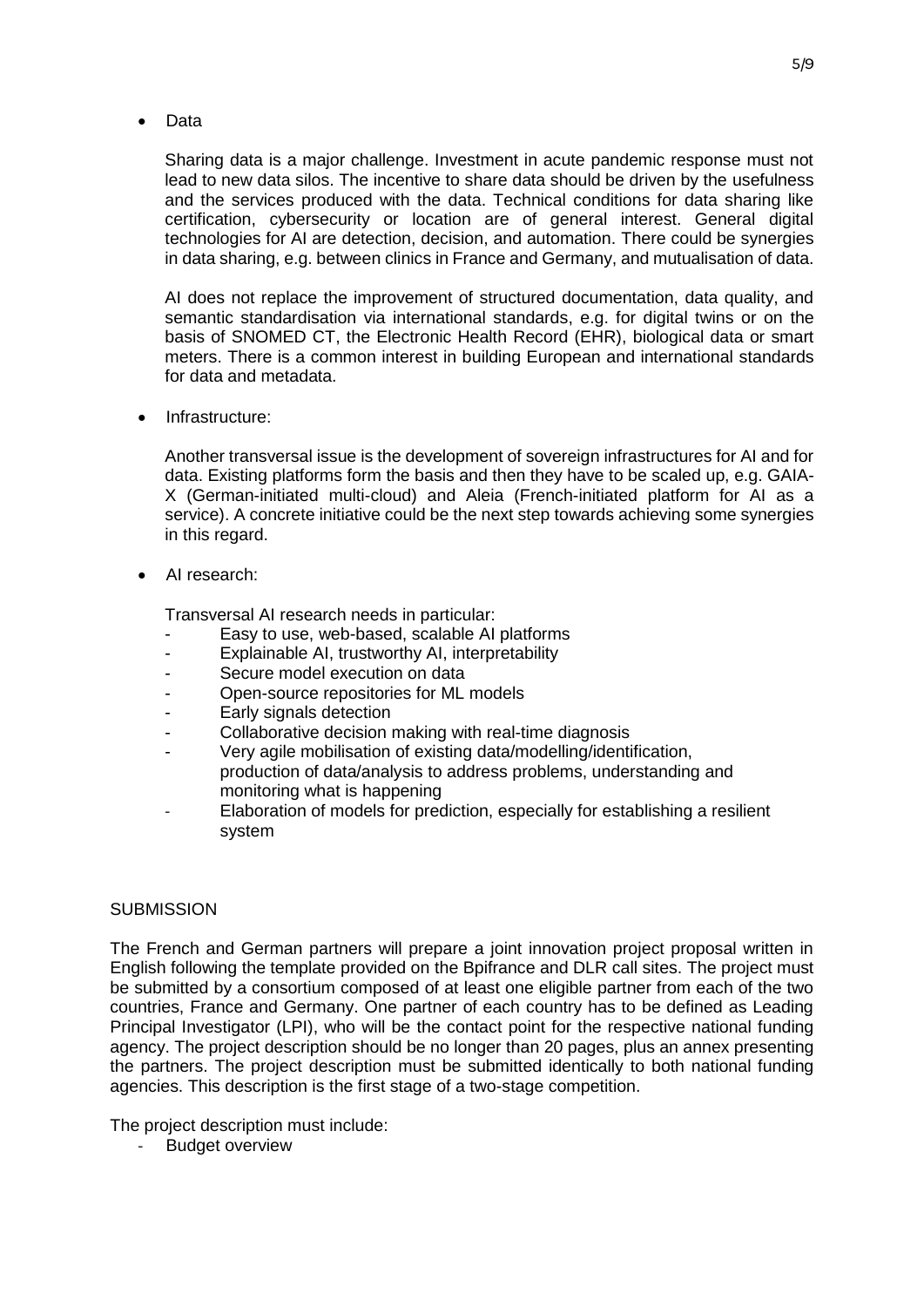- Brief summary of the whole project and in particular of the binational cooperation (overall goal of the binational cooperation, summary of the project proposal, description of the application(s) achieved, desired innovations)
- Presentation of the added value of Franco-German cooperation in the project and the sustainable strengthening of Franco-German cooperation
- Description of project consortium listing all French and German partners and describing the distribution of roles
- Work plan with descriptions of the work of the partners, including subcontractors; and outlines of all project-related scientific and technical problems as well as the envisaged solutions
- Planned R&D work of all French and German partners, including handover points between the individual partners and in particular between the French and German national project parts
- Utilization and rights of use within the entire consortium, presentation of the design of the exploitation and usage rights within the consortium and how they are to be contractually arranged. Each partner is to be responsible for complying with its funding agency's intellectual property rights requirements. The Collaboration Agreement between the partners will need to be in place within six months after the grant notification has been made and before the first payment.
- Economic impact of the project per each partner
- Environmental impact of the project

The project description must be submitted by each Leading Principal Investigator (LPI) to the following extranet websites:

France: <https://extranet.bpifrance.fr/projets-innovants-collaboratifs/> Germany: <https://ptoutline.eu/app/aires>

## **ELIGIBILITY**

The project proposal must fulfil the eligibility criteria common to the two funding agencies, as well as the criteria specific to each agency. Project proposals that do not meet the eligibility criteria, whether common to the two agencies or unique to each, cannot be funded.

- 1. Common eligibility criteria:
	- a. The project proposal must be in conformity with the designated innovation areas.
	- b. The project proposal must be submitted by a binational consortium including at least one eligible partner for each of the two participating agencies (Bpifrance for France, DLR for Germany). The consortium must be composed of at least one company and one research actor carrying out an activity in the general interest and without a project partner representing more than 70% of the project expenditure.
	- c. Each of the two agencies must receive a complete application: the joint scientific document and the annex submitted respectively on the submission platforms; the joint scientific document could consist of technical and financial records.
	- d. The project must be scheduled to run for up to 3 years.
	- e. No company of the consortium may be in difficulty within the meaning of the European Regulation (AGVO (EC) no. 651/2014, article 2 paragraph 18, 17 June 2014).
	- g. The project proposal must aim at developing one or several products, processes or services which are not available on the market and which offer a high level of innovation.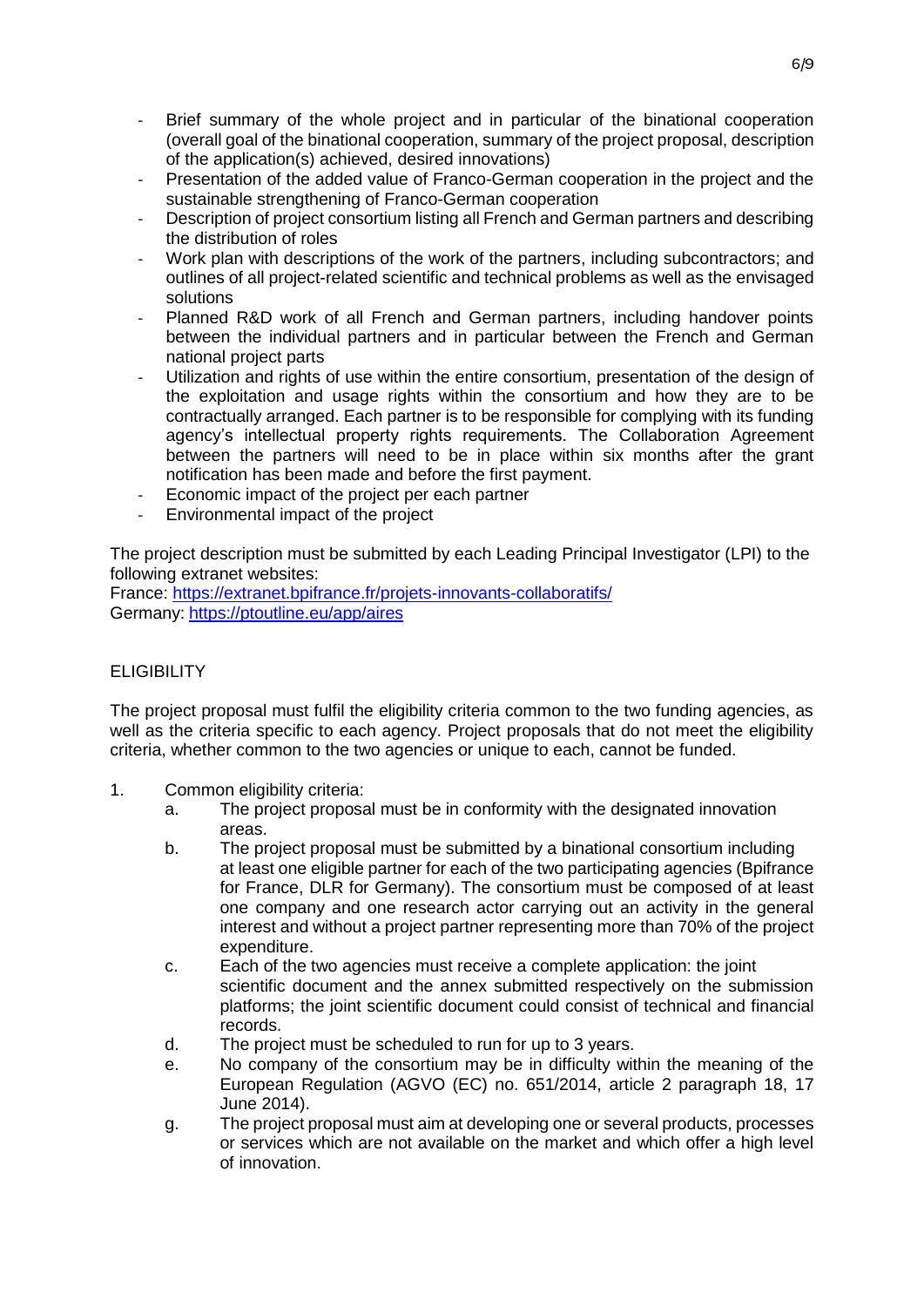- h. The project proposal must present a work budget that has not already benefited from funding from the State, the territorial authorities, the European Union or their agencies, outside this call.
- i. The project proposal must list all the R&D projects led by each partner and supported by a public authority (national, local or European), specifying the budgets of the R&D programmes and the amount received in grants so that the financial capacity of the partners to conduct the project can be evaluated.
- j. The consortium must show the relevance of the Collaboration Agreement.<br>
k. Funding recipients cannot be partners outside of Germany and France.
- Funding recipients cannot be partners outside of Germany and France, but partners from other EU Member States can also contribute as associated partners (non-funded partners).
- 2. Specific national eligibility criteria of FRANCE
	- •The full catalogue can be accessed at https://www.bpifrance.fr/Qui-sommesnous/Nos-partenaires/Poles-de-competitivite/Poles-decompetitivite/Presentation-AAP-PSPC
- 3. Specific national eligibility criteria of GERMANY
	- The full catalogue can be accessed at https://www.digitaletechnologien.de/DT/Navigation/DE/Foerderaufrufe/Foerderrahmen/foerderra hmen.html):

# EVALUATION

A Panel of Experts (PoE) will evaluate each eligible proposal. They will then make recommendations to the funding agencies.

Members of the Panel of Experts (PoE) cannot be involved in any way in the project proposals submitted in response to the call.

Common evaluation criteria are:

- **Idea, level of innovation and added value of the project** (Innovative content and originality of the approach, scientific and technical quality, identification of specific process and value chains, compatibility and interoperability (consideration of open platforms; use or creation of standards and open interfaces), progress on or breakthroughs in the state of the art
- **Compliance with the programme scope and designated innovation fields**
- **Strategic nature for France and Germany, diffusing effect within a sector: level of** impact on a sector, strategic nature of the project for the leading partner, ability for SMEs to integrate new technologies
- **Feasibility** (technical feasibility, management of technical and economic risks, clarity and holism of the approach of R&D services / quality of the work plan, appropriate ratio of effort, risks and benefits, profitability of the work plan, proof of data security; consideration of (international) safety standards, presentation of the legal framework for the desired solution and a possible need for further development of the legal framework, presentation of the compliance of the desired solution with ethical requirements and acceptance by the user)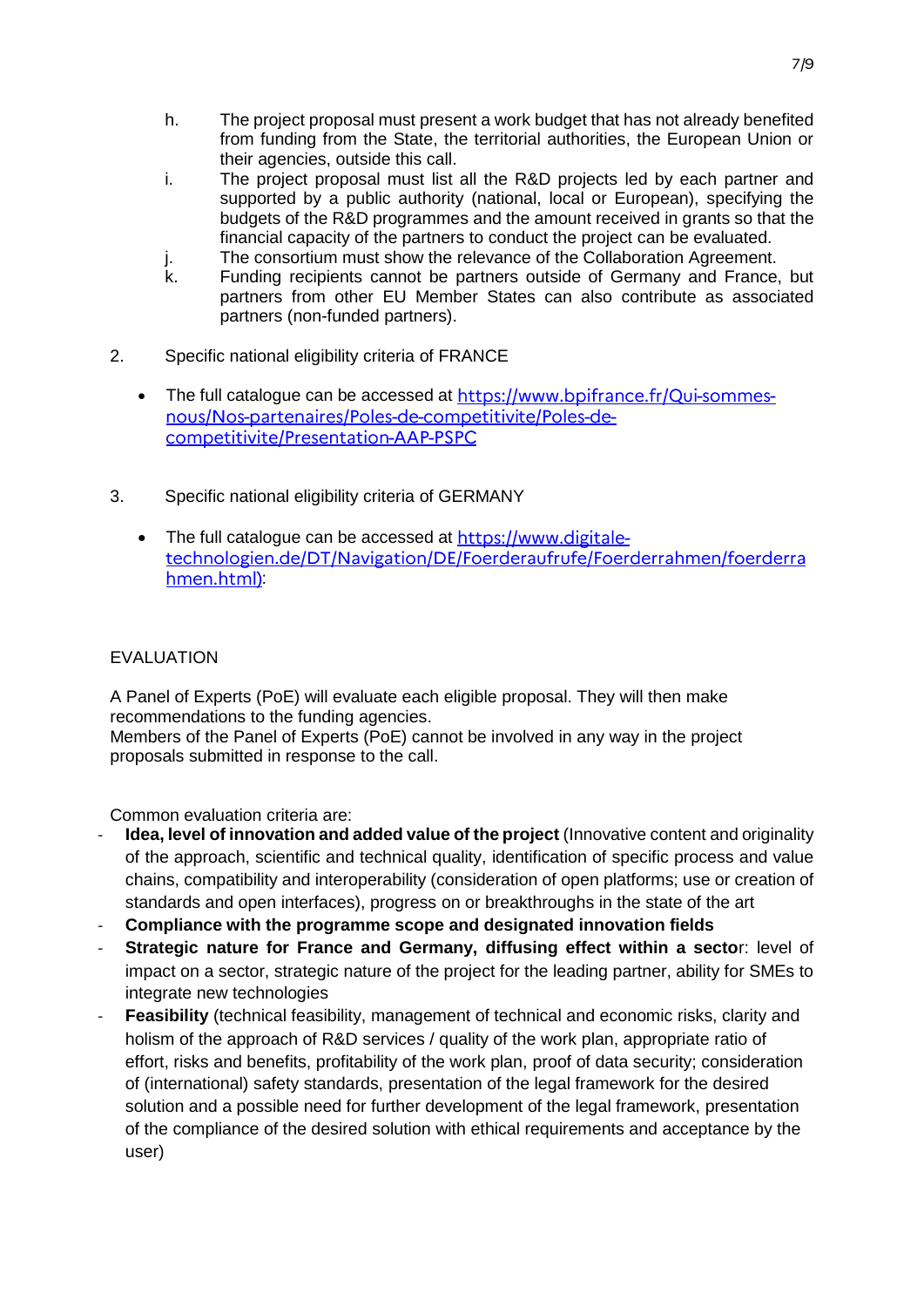- Quality of the consortium (completeness, complementarity and suitability of the consortium, coverage of the value chain or network (especially: user involvement), potential, competence and innovative strength of research, implementation and application partner (technology or market leader or position in relation to this), existing preparatory work and reference to relevant national and international activities, consideration of medium-sized players and start-ups, proof of the reliability and financial feasibility of the co-payment of each partner (creditworthiness)); ability of the consortium to conduct the project (ability, especially financial capacity, of the partners to carry out the project): the partners must present a financial situation coherent with the level of work they intend to lead in the project, and with the aid requested;
	- relevance of the envisaged arrangements for the project management (personal qualities of the project manager, resources allocated to the coordination between partners and to the follow-up of deliverables, project management skills, etc.);
	- relevant number of appropriate partners (SMEs, industrial groups, research establishments sharing the project objectives and ambitions);
- Market and application potential (quality of the utilization concept, including presentation of the economic potential, market positioning and feasibility on the market, contribution to enhancing the innovative strength of companies, broad impact of the pilot application in terms of the overall programme objectives (flagship character), improvement of the competitiveness of German and French industries, transferability and sustainability of the solution, economic significance, in particular market and job potential, creation of activities and investments especially in France and Germany; openness, willingness to cooperate and broad impact (best practice or multiplier effects, results should be precompetitive products or solutions); quality of provisional fallouts in terms of short-term creation of activity and jobs for each of the partners; credibility of the industrialization phase and of the commercial objectives for each partner (envisaged markets or segments, envisaged market shares...), strengths and weakness with respect to competitiveness; quality of the economic model, business and financing plan showing a return on investment; level of inventiveness of the aid in terms of work acceleration which could not have been achieved without the public intervention.
- **Environmental conditions** (mandatory for projects from the sustainability field and optional for other fields): projects should demonstrate that the energy transition and sustainable development are taken into account through direct or indirect quantified contributions to: sustainable energy production, energy efficiency, GHG reduction, air pollution reduction, resource consumption reduction, waste reduction, impacts on biodiversity, life cycle analysis, societal responsibility. This criterion is mandatory for projects in the sustainability field and optional for projects in the economic and health fields.

Additional criteria are:

- added value of Franco-German cooperation within the project and impact for sustainable strengthening of Franco-German cooperation and integration
- technological and economic **benefits of European sovereign infrastructures** such as GAIA-X or Aleia
- **transversal subject as the main focus** (like data sharing, for example) with an AI use case in the research and innovation scope of crisis management in sustainability, commerce or health areas